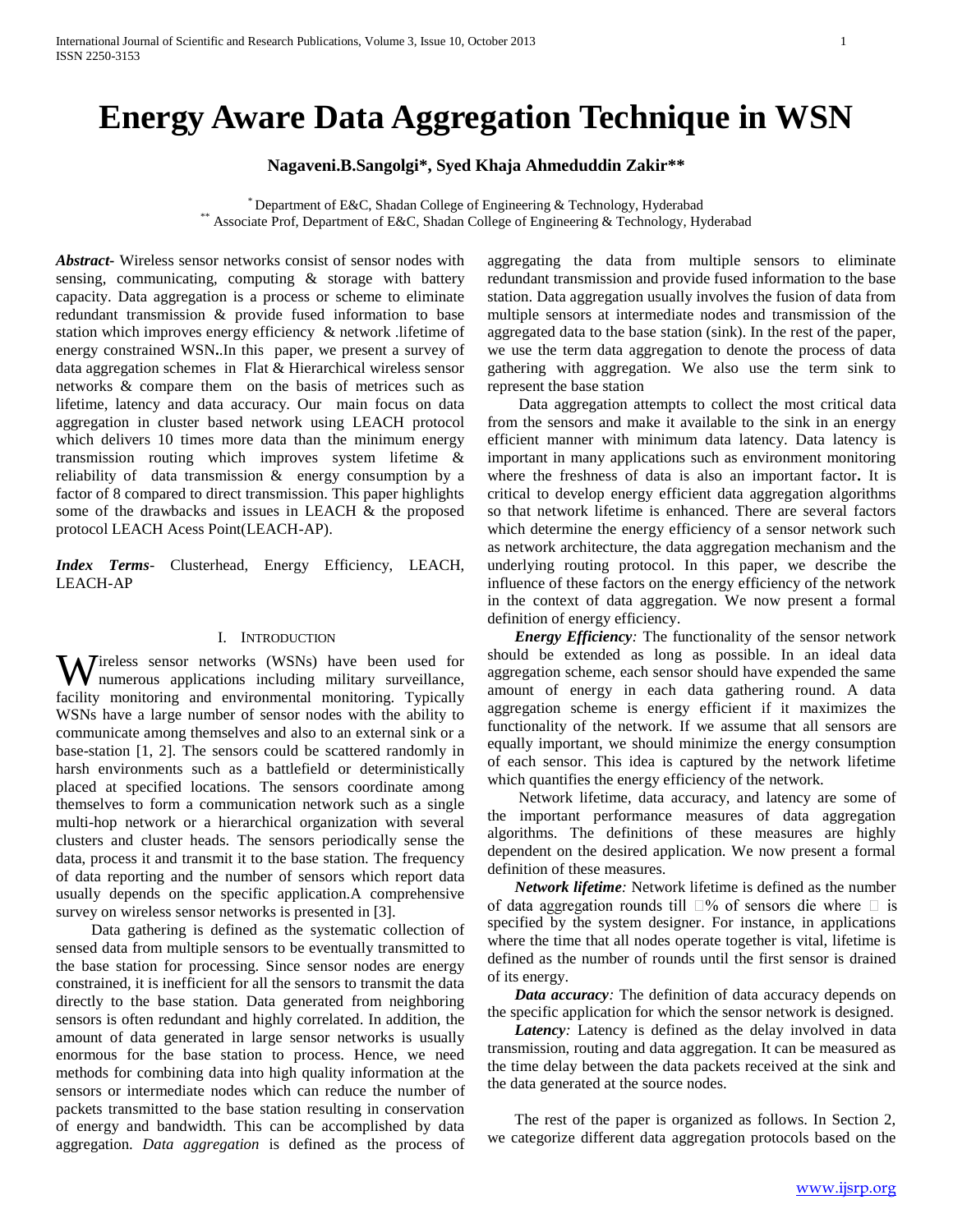International Journal of Scientific and Research Publications, Volume 3, Issue 10, October 2013 2 ISSN 2250-3153

network architecture involved in data aggregation. Section 3 describes LEACH Protocol In Section 4 Proposed Protocol LEACH-AP Protocol. Section 5 Simulation Results. Section6 describes Conclusion & futurework.

# II. DATA AGGREGATION PROTOCOLS BASED ON NETWORK ARCHITECTURE

The architecture of the sensor network plays a vital role in the performance of different data aggregation protocols. In this section, we survey several data aggregation protocols which have specifically been designed for different network architectures.

# *2.1 Flat networks*

In flat networks, each sensor node plays the same role and is equipped with approximately the same battery power. In such networks, data aggregation is accomplished by data centric routing where the sink usually transmits a query message to the sensors, e.g, via flooding and sensors which have data matching the query send response messages back to the sink. The choice of a particular communication protocol depends on the specific application at hand. In the rest of this subsection, we describe these protocols and highlight their advantages and limitations.

#### *2.1.1 Push diffusion*

In the push diffusion scheme, the sources are active participants and initiate the diffusion while the sinks respond to the sources. The sources flood the data when they detect an event while the sinks subscribe to the sources through enforcements. The *sensor protocol for information via negotiation* (SPIN) [4] can be classified as a push based diffusion protocol. The two main features of SPIN are negotiation and resource adaptation. For successful data negotiation, sensor nodes need a descriptor to succinctly describe their observed data. These descriptors are defined in SPIN as *metadata*.

#### *2.1.2 Two phase pull diffusion*

Intanagonwiwat et al. [5] have developed an energy efficient data aggregation protocol called directed diffusion. Directed diffusion is a representative approach of two phase pull diffusion. It is a data centric routing scheme which is based on the data acquired at the sensors. The attributes of the data are utilized message in the network. Figure 1 illustrates the interest propagation in directed diffusion. If the attributes of the data generated by the source match the interest, a gradient is set up to identify the data generated by the sensor nodes. The sink initially broadcasts an interest message in the network. The gradient specifies the data rate and the direction in which to send the data. Intermediate nodes are capable of caching and transforming the data. Each node maintains a data cache which keeps track of recently seen data items. After receiving low data rate events, the sink reinforces one particular neighbor in order to attract higher quality data. Thus, directed diffusion is achieved by using data driven local rules.



*Impact of source- destination location on directed diffusion*

The performance of the data aggregation protocol in directed diffusion is influenced by factors such as the position of source and destination nodes and network topology. Krishnamachari et al. [6] have studied the impact of source-destination placement and communication network density on the energy costs associated with data aggregation. The event radius model (*ER*) and random source (*RS*) model are considered for source placement. In the *ER* model, all sources are assumed to be located within a fixed distance of a randomly chosen " event" location. In the *RS* model, a fixed number of nodes are randomly chosen to be sources.

#### *2.1.3 One phase pull diffusion*

Two phase pull diffusion results in large overhead if there are many sources and sinks. Krishnamachari et al. [7] have proposed a one phase pull diffusion scheme which skips the flooding process of directed diffusion. In one phase pull diffusion, sinks send interest messages that propagate through the network establishing gradients. However, the sources do not transmit exploratory data. The sources transmit data only to the lowest latency gradient pertinent to each sink. Hence, the reverse route (from the source to the sink) has the least latency. Removal of exploratory data transmission results in a decrease in control overhead conserving the energy of the sensors.

# *2.2. Hierarchical networks*

A flat network can result in excessive communication and computation burden at the sink node resulting in a faster depletion of its battery power. The death of the sink node breaks down the functionality of the network. Hence, in view of scalability and energy efficiency, several hierarchical data aggregation approaches have been proposed. Hierarchical data aggregation involves data fusion at special nodes, which reduces the number of messages transmitted to the sink. This improves the energy efficiency of the network. In the rest of this subsection, we describe the different hierarchical data aggregation protocols and highlight their main advantages and limitations.

#### *2.2.1 Data aggregation in cluster based networks*

In energy constrained sensor networks of large size, it is inefficient for sensors to transmit the data directly to the sink. In such scenarios, sensors can transmit data to a local aggregator or cluster head which aggregates data from all the sensors in its cluster and transmits the concise digest to the sink. This results in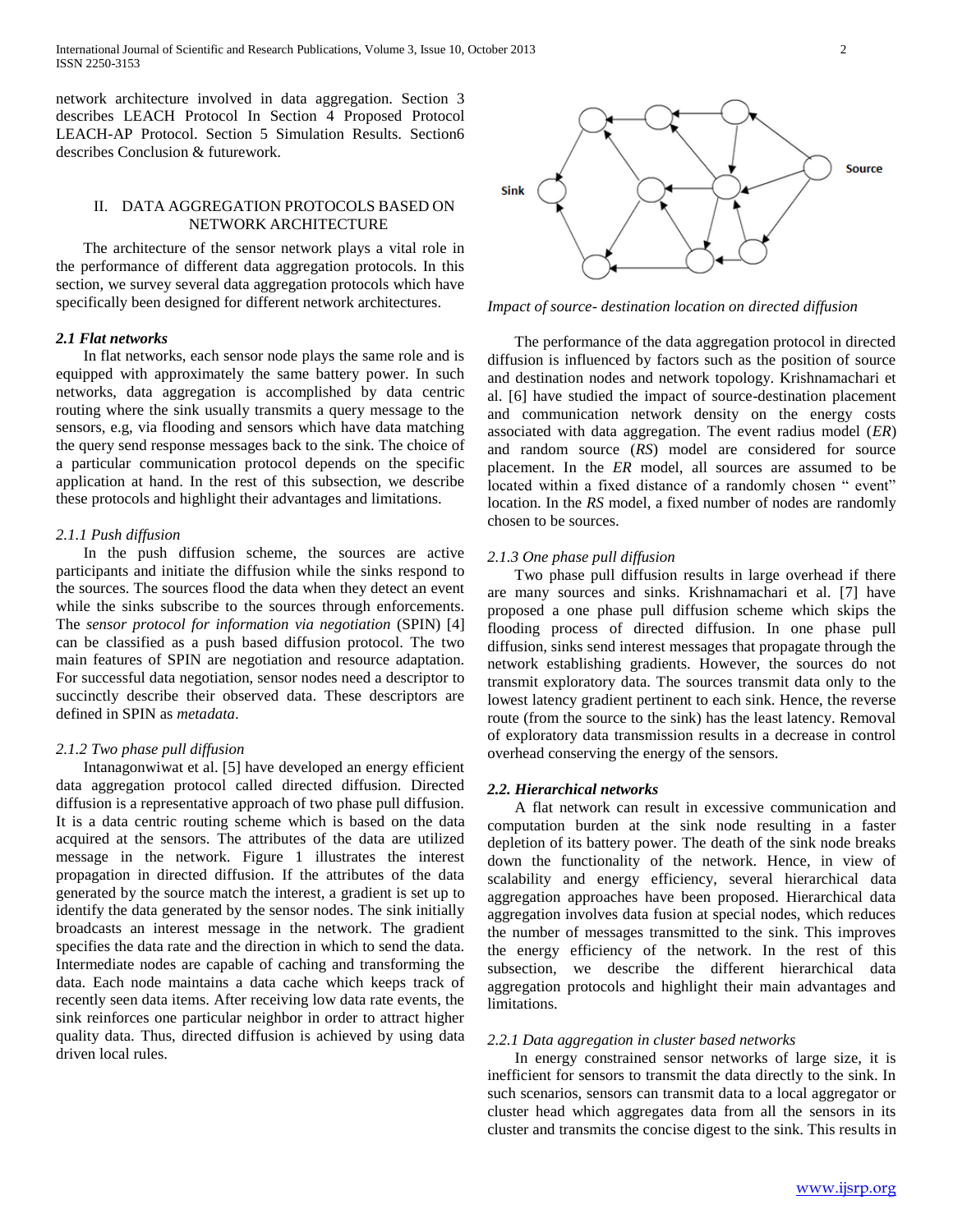significant energy savings for the energy constrained sensors. Figure 2 shows a cluster based sensor network organization. The cluster heads can communicate with the sink directly via long range transmissions or multi hopping through other cluster heads. In this section we discuss three such protocols viz., *Low Energy Adaptive Clustering Hierarchy* (LEACH), *Hybrid Energy Efficient Distributed ClusteringApproach* (HEED) and *clustered diffusion with dynamic data aggregation* (CLUDDA).

Heinzelman [8] et al. were the first to propose an energy conserving cluster formation protocol called LEACH. The LEACH protocol is distributed and sensor nodes organize themselves into clusters for data fusion. A designated node (cluster head) in each cluster transmits the fused data from several sensors in its cluster to the sink. This reduces the amount of information that is transmitted to the sink. The data fusion is performed periodically at the cluster heads. LEACH is suited for applications which involve constant monitoring and periodic data reporting. The two main phases involved in LEACH are: setup phase and steady state phase. The setup phase involves the

organization of the network into clusters and the selection of cluster heads.

The steady state phase involves data aggregation at the cluster heads and data transmission to the sink. LEACH employs randomization to rotate cluster heads and achieves a factor of eight improvement compared to the direct approach in terms of energy consumption. LEACH was compared with minimum transmission energy routing (MTE) in which intermediate nodes are chosen such that the sum of squared distances between adjacent nodes of the route is minimized. The simulation results show that LEACH delivers ten times more data than MTE for the same number of node deaths.

Although LEACH improves the system lifetime and data accuracy of the network, the protocol has some limitations. LEACH assumes that all sensors have enough power to reach the sink if needed. In other words, each sensor has the capability to act as a cluster head and perform data fusion. This assumption might not be valid with energy-constrained sensors. LEACH also assumes that nodes have data to send periodically.



**Figure 2: Cluster based sensor network. The arrows indicate wireless communication links.**

Younis et al. [10] have proposed HEED whose main goal is to form efficient clusters for maximizing network lifetime. The main assumption in HEED is the availability of multiple power levels at sensor nodes. Cluster head selection is based on a combination of node residual energy of each node and a secondary parameter which depends on the node proximity to its neighbors or node degree. The cost of a cluster head is defined as its average minimum reachability power (AMRP). AMRP is the average of the minimum power levels required by all nodes within the cluster range to reach the cluster head. AMRP provides an estimate of the communication cost.

At every iteration of HEED, each node which has not selected a cluster head, sets its probability  $P_{CH}$  of becoming the cluster head as

*PCH* <sup>=</sup> *<sup>C</sup> E residual <sup>E</sup>*max

where  $C$  denotes the initial percentage of cluster heads (specified by the user) , *Eresidual* is the estimated current residual

energy of the node and *Emax* is its initial energy corresponding to a fully charged battery. Each node sends a *cluster\_head\_msg* where the selection status is set to tentative if  $P_{CH}$  is less than 1 or final if  $P_{CH}$  is 1. A node selects its cluster head as the node with the lowest cost (AMRP) in the set of tentative cluster heads**.** Every node then changes its probability to  $\min(2 \square PCH, 1)$  in the next iteration. The process repeats until every node is assigned to a cluster head.

HEED improves the network lifetime over gen-LEACH. In gen-LEACH the selection of cluster heads is random which may result in rapid death of certain nodes. However, in HEED the cluster heads are selected such that they are well distributed with minimum communication cost. In addition, the energy dissipated in clustering is less in HEED compared to gen-LEACH. This is due to the fact that gen-LEACH propagates residual energy. To conclude, HEED prolongs network lifetime and achieves a geographically well-distributed set of cluster heads

Recently a hybrid approach [11] has been proposed. The new data aggregation scheme proposed in [11] is called clustered diffusion with dynamic data aggregation (CLUDDA). CLUDDA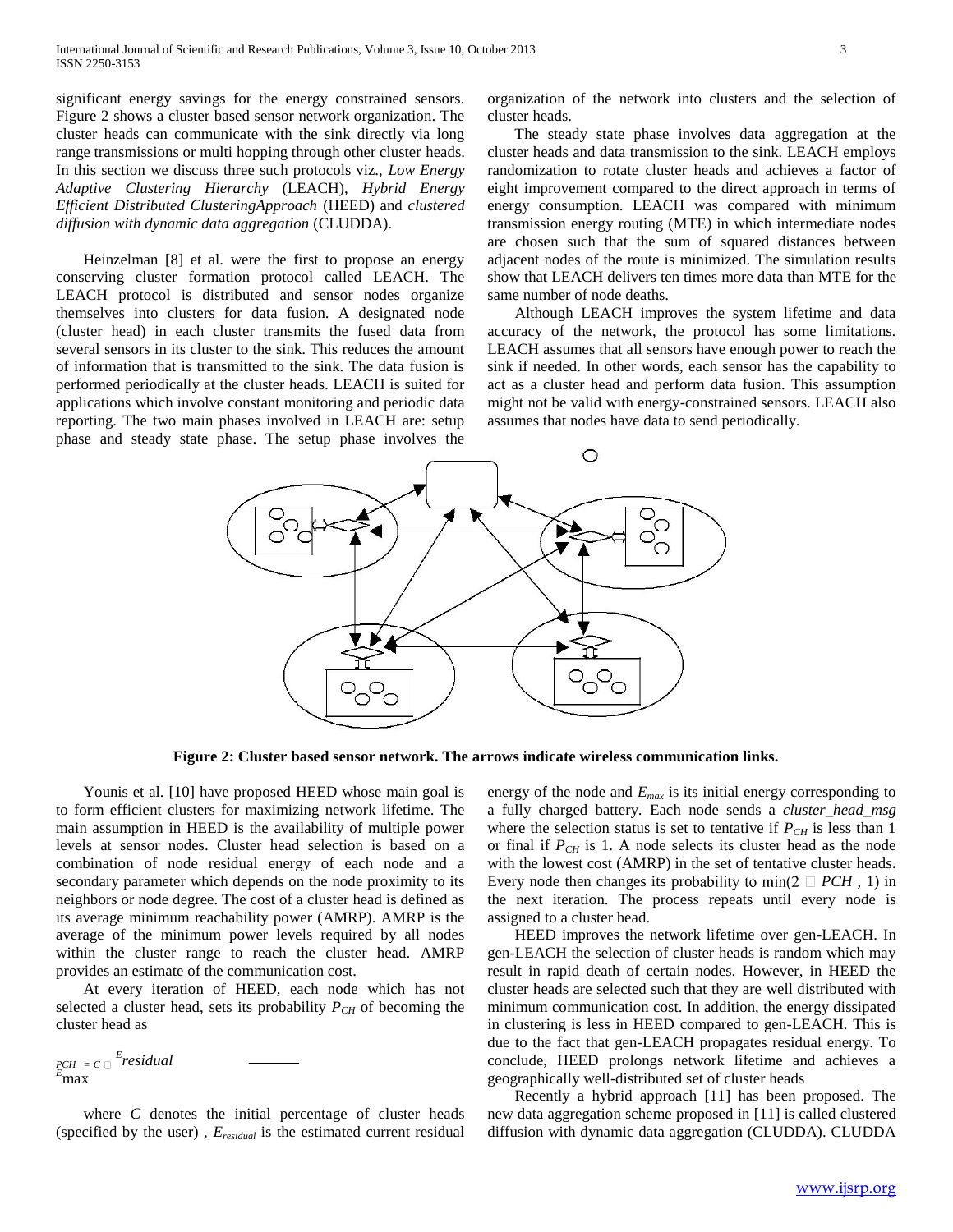performs data aggregation in unfamiliar environments by including query definitions within interest messages.

The key idea behind chain based data aggregation is that each sensor transmits only to its closest neighbor. Lindsey et al. [12] presented a chain based data aggregation protocol called power efficient data gathering protocol for sensor information systems (PEGASIS). In PEGASIS, nodes are organized into a linear chain for data aggregation. The nodes can form a chain by employing a greedy algorithm or the sink can determine the chain in a centralized manner. Greedy chain formation assumes that all nodes have global knowledge of the network. The farthest node from the sink initiates chain formation and at each step, the closest neighbor of a node is selected as its successor in the chain.

The PEGASIS protocol has considerable energy savings compared to LEACH.

The main disadvantage of PEGASIS is the necessity of global knowledge of all node positions to pick suitable neighbors and minimize the maximum neighbor distance. In addition, PEGASIS assumes that all sensors are equipped with identical battery power and results in excessive delay for nodes at the end of the chain which are farther away from the leader node.



**Figure 3: Chain based organization in a 1: Chain based organization in a sensor network.The ovals indicate sensors and the arrows indicate the direction of data transmission.**

# *2.2.3 Tree based data aggregation*

 In a tree based network, sensor nodes are organized into a tree where data aggregation is performed at intermediate nodes along the tree and a concise representation of the data is transmitted to the root node. Tree based data aggregation is suitable for applications which involve in-network data aggregation. An example application is radiation level monitoring in a nuclear plant where the maximum value provides the most useful information for the safety of the plant. One of the main aspects of tree-based networks is the construction of an energy efficient data aggregation tree.

#### *2.2.4 Grid based data aggregation*

 Vaidhyanathan et al. [16] have proposed two data aggregation schemes which are based on dividing the region monitored by a sensor network into several grids. They are: gridbased data aggregation and in-network data aggregation. In gridbased data aggregation, a set of sensors is assigned as data aggregators in fixed regions of the sensor network. The sensors in a particular grid transmit the data directly to the data aggregator of that grid. Hence, the sensors within a grid do not communicate with each other.

| Protocol                                 | Organization<br>Type | <b>Objectives</b>                                                  | Characteristics                                                                                                                                  |
|------------------------------------------|----------------------|--------------------------------------------------------------------|--------------------------------------------------------------------------------------------------------------------------------------------------|
| <b>LEACH</b>                             | Cluster              | Network<br>lifetime:<br>number of nodes that<br>are alive, latency | Randomized<br>cluster<br>head<br>rotation, non-uniform energy<br>drainage across different sensors.                                              |
| <b>HEED</b>                              | Cluster              | of<br>Lifetime: number<br>rounds until<br>the first<br>node death  | Assumption:<br>Multiple<br>power<br>levels in sensors.<br>Cluster heads<br>distributed.<br>Achieves<br>are well<br>better performance than LEACH |
| <b>PEGASIS</b>                           | Chain                | Lifetime:<br>average<br>energy expended<br>by<br>a node            | Global<br>knowledge<br>of the<br>required.<br>is<br>network<br>Considerable<br>savings<br>energy<br>compared to LEACH.                           |
| Hierarchical<br>chain based<br>protocols | Chain                | Energy $\Box$ delay                                                | Binary chain based scheme is<br>eight times better than LEACH<br>and the three level scheme is 5<br>times better than PEGASIS.                   |
| <b>EADAT</b>                             | Tree                 | Lifetime: number<br>of                                             | Sink<br>broadcasting<br>initiated                                                                                                                |

**Table 1: Summary of hierarchical data aggregation protocols**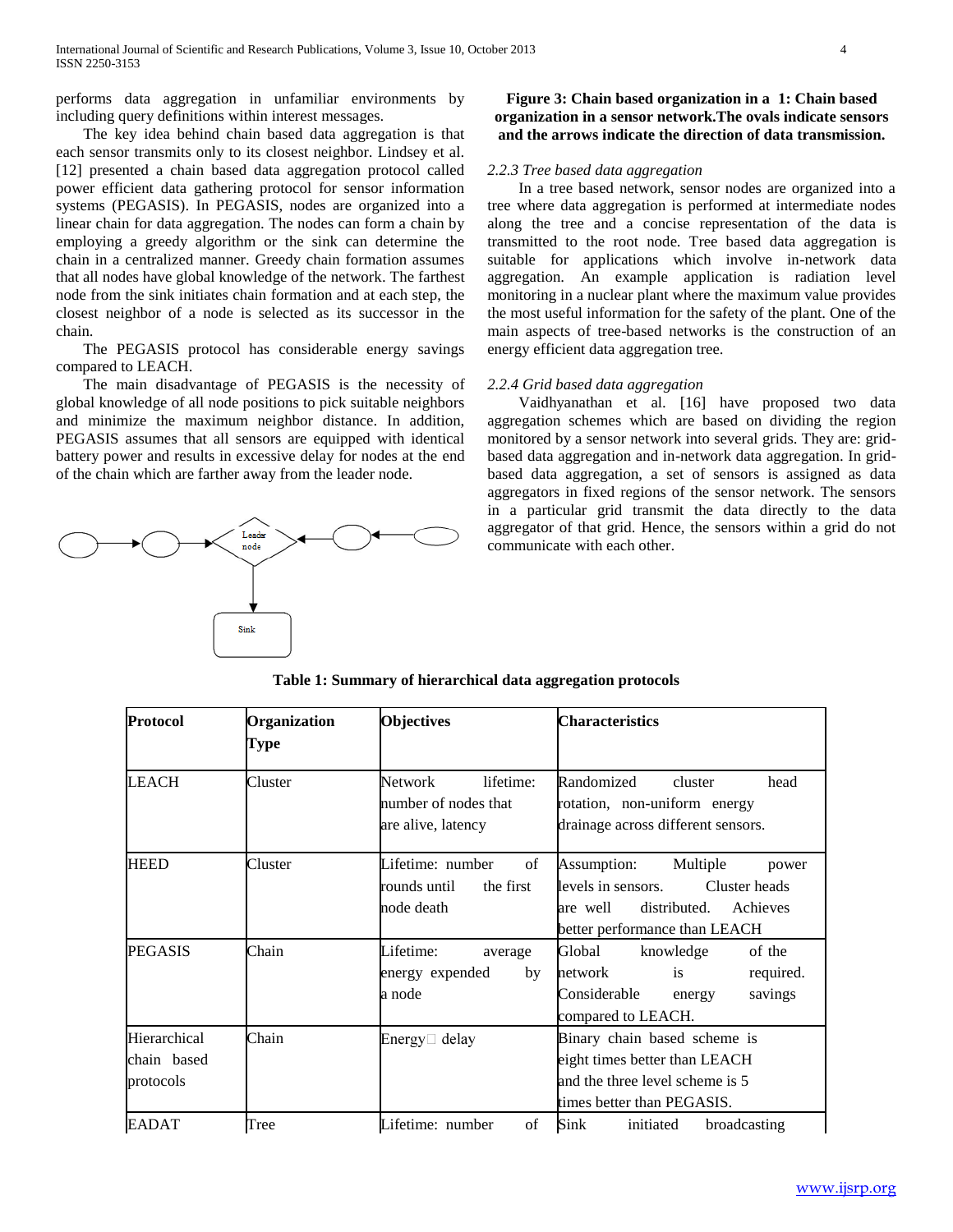|          |      | alive<br>sensors at<br>the<br>of simulation<br>end<br>time | approach. It is not clear how to<br>choose the threshold power $(P_{th})$<br>for broadcasting help messages.<br>No comparisons made with other |
|----------|------|------------------------------------------------------------|------------------------------------------------------------------------------------------------------------------------------------------------|
|          |      |                                                            | existing aggregation algorithms.                                                                                                               |
| PEDAP-PA | Tree | Lifetime: time until<br>the death of last node             | Minimum<br>based<br>spanning<br>tree<br>Achieves<br>approach.<br>times<br>two<br>performance<br>improvement<br>compared to LEACH, PEGASIS.     |

# III. LEACH PROTOCOL

 Low Energy Adaptive Clustering Hierarchy (LEACH) is the first hierarchical cluster-based routing protocol for wireless sensor network which partitions the nodes into clusters, in each cluster a dedicated node with extra privileges called Cluster Head (CH) is responsible for creating and manipulating a TDMA (Time division multiple access) schedule and sending aggregated data from nodes to the BS where these data is needed using CDMA (Code division multiple access**)**. Remaining nodes are cluster members. This protocol is divided into rounds; each round consists of two phases:

#### **3.1 Set-up Phase**

 Each node decides independent of other nodes independent of other nodes if it will become a CH or not. This decision takes into account when the node served as a CH for the last time In the following advertisement phase, the CHs inform their neighborhood with an advertisement packet that they become CHs. Non-CH nodes pick the advertisement packet with the strongest received signal strength.

#### **3.2 Steady-state phase:**

 Data transmission begins; Nodes send their data during their allocated TDMA slot to the CH. This transmission uses a minimal amount of energy. When all the data has been received, the CH aggregate these data and send it to the BS. LEACH is able to perform local aggregation of data in each cluster to reduce the amount of data that transmitted to the base station.

# **3.3 LEACH Disadvantages:**

 Leach is not applicable to networks that are deployed in large region as it uses single hop routing where each node can transmit directly to the cluster head and the sink.

 The cluster heads used in the LEACH will consume a large amount of energy if they are located farther away from the sink. Leach does not guarantee good cluster head distribution and it

involves the assumption of uniform energy consumption for the cluster heads.

 Leach uses dynamic clustering which results in extra overhead such as the head changes , advertisement that reduces the energy consumption gain.

 As the nodes are rotating every time a new cluster head has to be formed ,which consumes energy .

#### IV. PROPOSED PROTOCOL

 In our new version of LEACH protocol, the cluster contains access points which is having very high energy (unlimited) compared to cluster head. So here instead of cluster head ,we are using Access points. The Access points are just like mini base stations. Each and every cluster has an access point. Every time there is no need to form new cluster head as there are no cluster heads. When the nodes rotate then also we have the same access point i.e head . We have implemented this protocol using Ns2 Simulator.

- Network Simulator (Version 2), widely known as NS2, is simply an event driven simulation tool that has proved useful in studying the dynamic nature of communication networks.
- Simulation of wired as well as wireless network functions and protocols (e.g., routing algorithms, TCP, UDP) can be done using NS2.
- In general, NS2 provides users with a way of specifying such network protocols and simulating their corresponding behaviors.
- Due to its flexibility and modular nature, NS2 has gained constant popularity in the networking research community since its birth in 1989.
- NS2 provides users with an executable command ns which takes on input argument, the name of a Tcl simulation scripting file.
- Users are feeding the name of a Tcl simulation script (which sets up a simulation) as an input argument of an NS2 executable command ns.
- In most cases, a simulation trace file is created, and is used to plot graph and/or to create animation.NS2 consists of two key languages: C++ and Object-oriented Tool Command Language (OTcl).
- While the C++ defines the internal mechanism (i.e.,a backend) of the simulation objects, the OTcl sets up simulation by assembling and configuring the objects as well as scheduling discrete events (i.e., a frontend). The C++ and the OTcl are linked together using TclCL.

Red hat Linux operating system

- Company/Developer : Red Hat
- OS family : Unix-like
- Source model : Open source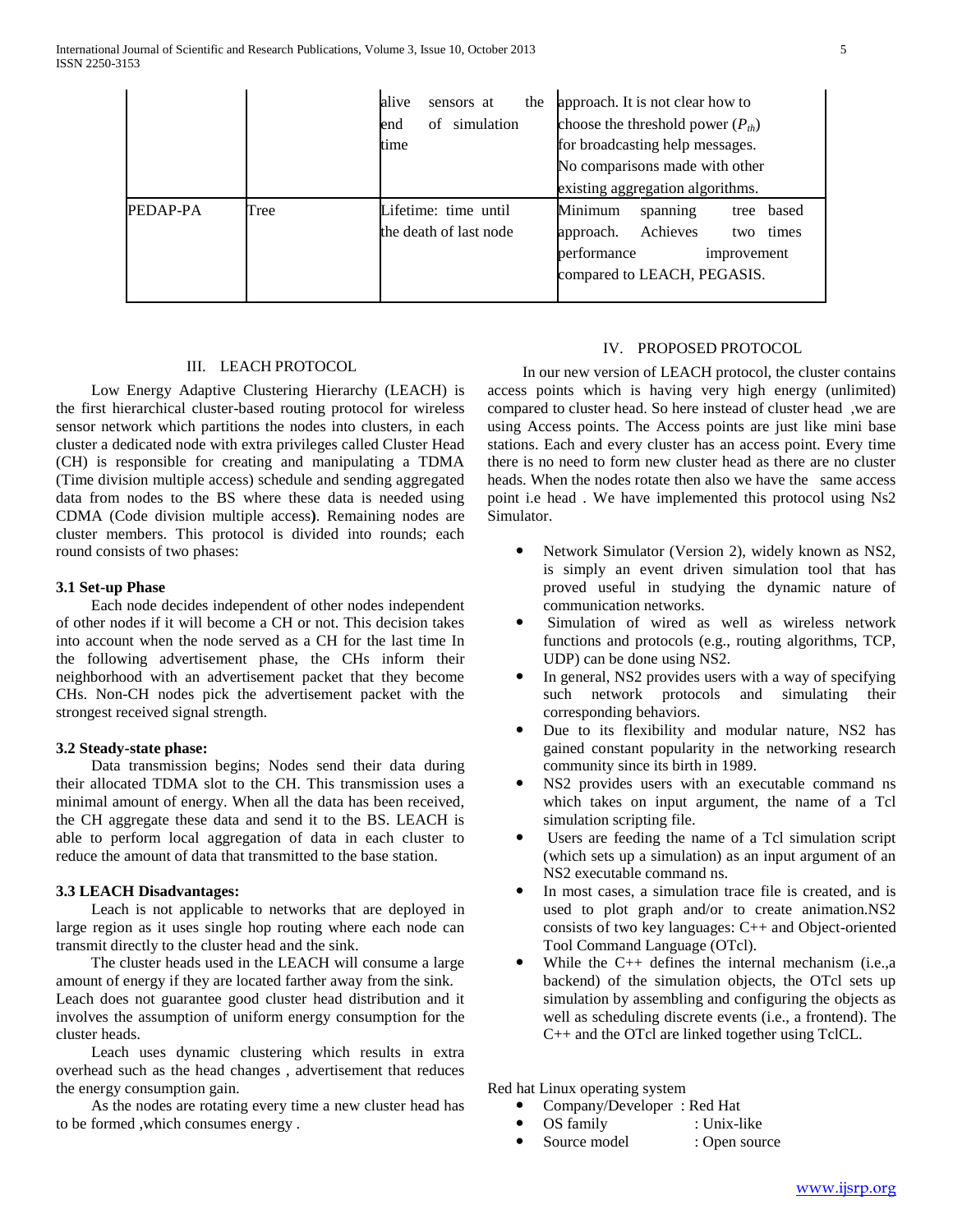International Journal of Scientific and Research Publications, Volume 3, Issue 10, October 2013 6 ISSN 2250-3153

- Initial release : May 13,1995
- Latest stable release : 9 alias Shirke/March 31,2003
- Kernel type : monolithic kernel type
- License : Various
- Official website : [http://www..redhat.com](http://www..redhat.com/)

 From the simulation results, we can draw a number of conclusions.

 • The delay involved in LEACH-AP is less than the original LEACH.

 • The energy spent in LEACH-AP is less than the original LEACH.

 • The packet delivery ratio in LEACH-AP is more than the original LEACH.

 Application of such points is in Military Field or Glacier Monitoring etc where the cluster head has to long last for 6 months or more. So we can go for Access points in such case instead of cluster head which die soon.

## V. SIMULATION RESULTS

 To validate the performance of proposed LEACH-AP protocol, we simulate the protocol and utilize a network with 50 nodes.



**Comparison between data aggregation, leach, leach-ap, based on delay**



**Comparison between data aggregation, leach, leach-ap, based on energy spent**



**Comparison between data aggregation, leach, leach-ap, based on pdr**

## VI. CONCLUSION

 In this paper we considered a well known protocol for wireless sensor networks called LEAH protocol which rotate the leader based on available energy, with our new LEACH-AP we have the fixed leader also called access point & conclude that for critical application like military ,glaciour monitoriong our LEACH-AP outperforms in terms of accuracy of data transmission at the cost of abundant of energy source.

#### **REFERENCES**

- [1] C. Shen, C. Srisathapornphat, and C. Jaikaeo," Sensor information networking architecture and applications," IEEE Personnel Communications, Aug. 2001, pp.52-59.
- [2] S. Tilak, N. Abhu-Gazhaleh, W. R. Heinzelman, " A taxanomy of wireless micro-sensor network models," ACM SIGMOBILE Mobile Comp. Commun. Rev. , vol. 6, no. 2, Apr. 2002, pp. 28-36.
- [3] I. Akyldiz, W.Su, Y. Sankarasubramanian and E. Cayirci, " A survey on sensor networks," IEEE Commun. Mag., vol. 40, no. 8, Aug. 2002,102-14.
- [4] J. Kulik, W.R. Heinzelman and H. Balakrishnan, " Negotiation-based protocols for disseminating information in wireless sensor networks," Wireless Networks, vol. 8, March 2002, pp. 169-185.
- [5] C. Intanagonwiwat, R. Govindan and D. Estrin, " Directed Diffusion: A Scalable and robust communication paradigm for sensor networks," Proceedings of the Sixth Annual International Conference on Mobile Computing and Networking (MobiCOM '00), August 2000.
- [6] B. Krishnamachari, D. Estrin, and S. Wicker, " The impact of data aggregation in wireless sensor networks," Proc. 22nd International Conference on Distributed Computing Systems Workshops, July 2002, pp. 575-78.
- [7] B.Krishnamachari and J. Heidemann, " Application specific modeling of information routing in wireless sensor networks", Proc. IEEE international performance, computing and communications conference, vol. 23, pp. 717-722, 2004.
- [8] W. R. Heinzelman, "Application-specific protocol architectures for wireless networks" , PhD Thesis, Massachusetts Institute of Technology, June 2000.
- [9] W.R. Heinzelman, A.P. Chandrakasan, and H. Balakrishnan, " An application-specific protocol architecture for wireless microsensor networks," IEEE Trans Wireless Communications, October 2002, pp. 660- 670.
- [10] O. Younis and S. Fahmy, " HEED: a hybrid, energy-efficient, distributed clustering approach for ad hoc sensor networks," IEEE Transactions on Mobile Computing, vol .3 , no. 4, Dec 2004, pp. 366-79.
- [11] S. Chatterjea and P.Havinga, " A Dynamic data aggregation scheme for wireless sensor networks," Proc. Program for Research on Integrated Systems and Circuits, Veldhoven, The Netherlands, Nov. 2003.